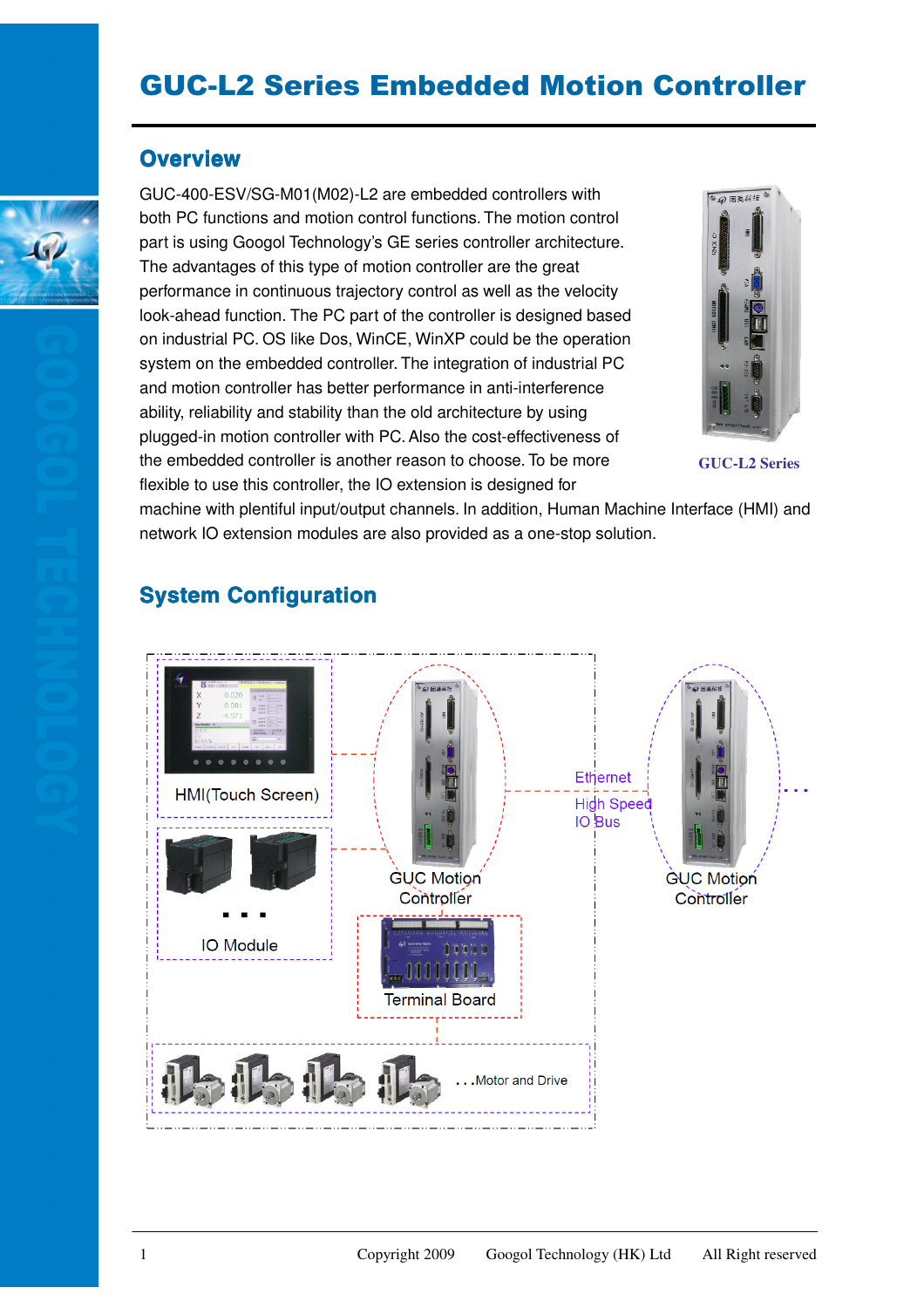# GUC-L2 Series Embedded Motion Controller

### **Applicable Fields Applicable Fields**

PCB industry, Engraving machines, CNCs, Cutting equipments such as Plasma Cutting, Flame Cutting, Dispenser Machine, laser applications, etc,

### **Specifications**

| <b>Industrial PC</b>                 | ·CPU(Selectable):<br>(M01) 600MHz<br>(M02) 1GHz<br>·RAM: 256M<br>·Display: VGA、HMI<br>·Hard Drive(Selectable): DOM:1G, 2G, 4G, Hardisk:80G, 120G<br>·USB2.0 X2<br>Keyboard Mouse: PS/2<br>·RS232 X 1<br>·Network: RTL8139, 10M/100M<br><b>Operating System(Selectable)</b><br><b>DOS</b> (Recommend 1G DOM)<br><b>WinCE (Recommend 1G DOM)</b><br><b>Windows XP (Recommend 4G DOM)</b>                                                                                                                                                                                                                                                                                                                                                                                                                                                                                                                                                                                                                                                                                              |  |  |  |
|--------------------------------------|-------------------------------------------------------------------------------------------------------------------------------------------------------------------------------------------------------------------------------------------------------------------------------------------------------------------------------------------------------------------------------------------------------------------------------------------------------------------------------------------------------------------------------------------------------------------------------------------------------------------------------------------------------------------------------------------------------------------------------------------------------------------------------------------------------------------------------------------------------------------------------------------------------------------------------------------------------------------------------------------------------------------------------------------------------------------------------------|--|--|--|
| <b>Motion Control</b>                | Total 4 Axes motors control, for each axis:<br>$\blacktriangleright$<br>Pulse Output, Max Frequency: 1MHZ<br>$\triangleright$<br>Analog Output(ESV model only): -10V ~ +10V; Accuracy: 16 Bits<br>➤<br>Encoder Feedback Channel<br>$\blacktriangleright$<br>Home and Index Hardware Capture<br>$\blacktriangleright$<br>Limit Sensors for Positive and Negative, Servo Alarm<br>$\blacktriangleright$<br><b>Motion Control Functions:</b><br>$\blacktriangleright$<br>Linear Interpolation, Circular Interpolation<br>➤<br>Methods of Interpolation: Immediately Interpolation, Buffered<br>➤<br>Interpolation<br>Velocity Look-Ahead Function: Small Segments Velocity Profile<br>$\blacktriangleright$<br>Optimization<br>Open Loop, Close Loop(ESV model only)<br>➤<br>Local IO Management in Buffer, Delay Motion Function<br>➤<br><b>Cut Following Function(Optional)</b><br>➤<br>Spiral Interpolation(Optional)<br>$\blacktriangleright$<br>Backlash Compensation and Pitch Compensation(Optional)<br>➤<br><b>Gantry Control Function (Optional)</b><br>$\blacktriangleright$ |  |  |  |
| <b>Extension</b>                     | Digital IO Module, AD/DA Module<br>$\blacktriangleright$<br>Googol Technology's HMI<br>$\blacktriangleright$                                                                                                                                                                                                                                                                                                                                                                                                                                                                                                                                                                                                                                                                                                                                                                                                                                                                                                                                                                        |  |  |  |
| <b>Working</b><br><b>Environment</b> | $\cdot$ Temperature: 0 $\sim$ 55°C<br>$\cdot$ Humidity: 5% $\sim$ 90%                                                                                                                                                                                                                                                                                                                                                                                                                                                                                                                                                                                                                                                                                                                                                                                                                                                                                                                                                                                                               |  |  |  |
| <b>Power</b>                         | $+18V + 36V$ , Icc=3A MAX                                                                                                                                                                                                                                                                                                                                                                                                                                                                                                                                                                                                                                                                                                                                                                                                                                                                                                                                                                                                                                                           |  |  |  |
| <b>Dimension (GUC)</b>               | $-296$ mm × 160mm × 75mm                                                                                                                                                                                                                                                                                                                                                                                                                                                                                                                                                                                                                                                                                                                                                                                                                                                                                                                                                                                                                                                            |  |  |  |
| <b>Dimension</b><br>(Terminal Board) | ·262mm•150mm                                                                                                                                                                                                                                                                                                                                                                                                                                                                                                                                                                                                                                                                                                                                                                                                                                                                                                                                                                                                                                                                        |  |  |  |